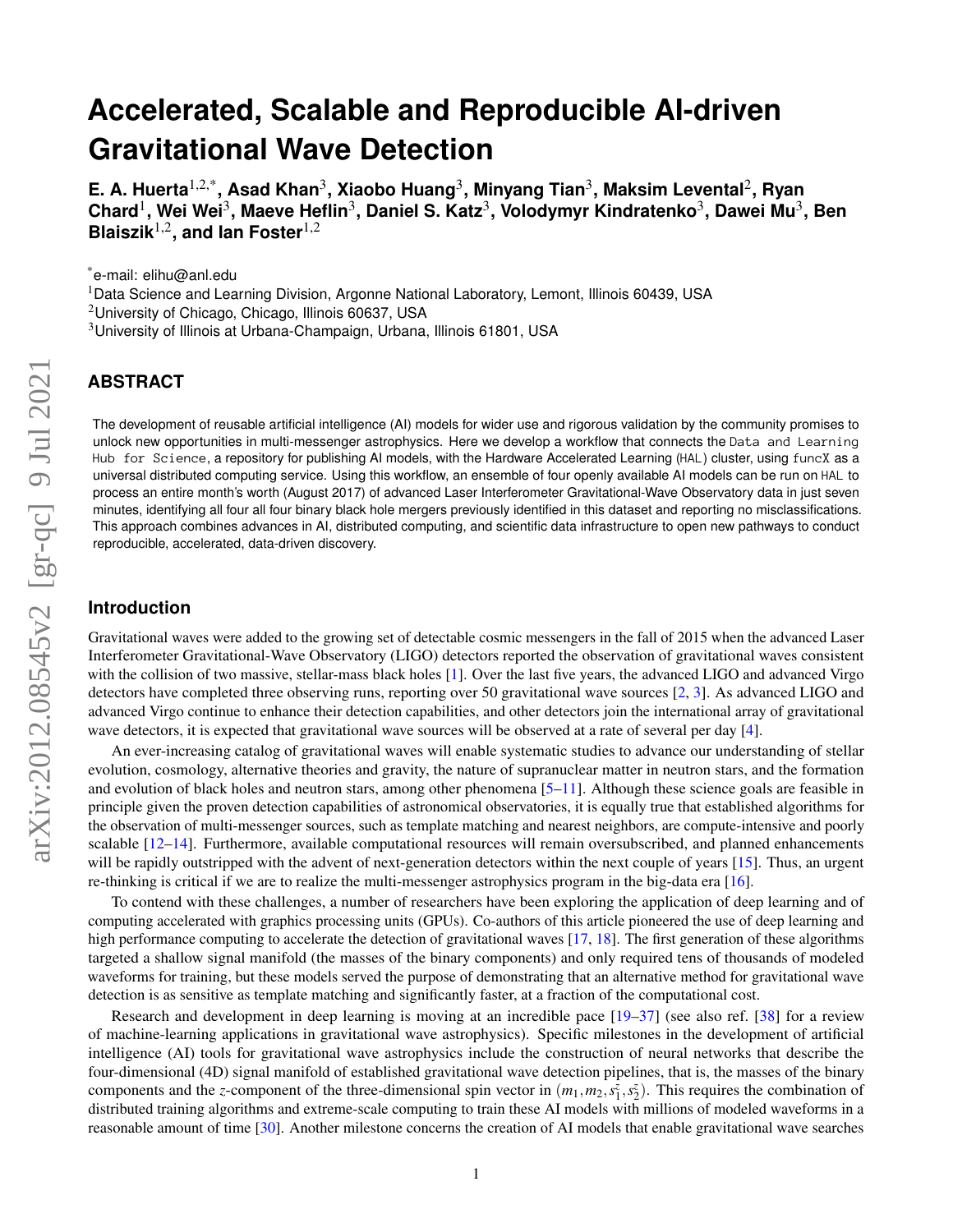over hour-long datasets, keeping the number of misclassifications at a minimum [\[39\]](#page-9-3).

In this article, we introduce an AI ensemble, designed to cover the 4D signal manifold  $(m_1, m_2, s_1^z, s_2^z)$ , to search for and find binary black hole mergers over the entire month of August 2017 in advanced LIGO data [\[40\]](#page-9-4). Our findings indicate that this approach clearly identifies all black hole mergers contained in that data batch with no misclassifications. To conduct this analysis we used the Hardware-Accelerated Learning (HAL) cluster deployed and operated by the Innovative Systems Lab at the National Center for Supercomputing Applications. This cluster consists of 16 IBM SC922 POWER9 nodes, with four NVIDIA V100 GPUs per node [\[41\]](#page-10-0). The nodes are interconnected with EDR InfiniBand network, and the storage system is made of two DataDirect Networks all-flash arrays with SpectrumScale file system, providing 250 TB of usable space. Job scheduling and resources allocation are managed by the SLURM (Simple Linux Utility for Resource Management) system. As we show below, we can process the entire month of August 2017 with our deep learning ensemble in just 7 min using the entire HAL cluster. In addition to taking this noteworthy step forward in the use of AI for accelerated gravitational wave searches, we also demonstrate that we can share these models with the broader community by leveraging the Data and Learning Hub for Science (DLHub) [\[42,](#page-10-1) [43\]](#page-10-2). We believe that this approach will accelerate the adoption and further development of deep learning for gravitational wave astrophysics.

Given that DLHub has the ability to both archivally store and actively run trained models, it provides a means to address reproducibility, reuse, and credit. With sufficient computational resources (HAL, in this case) and a connection made via funcX, a function-as-a-service platform, having a model on DLHub allows the inference or analysis described in a published paper to be reproduced given that the original data is also available (as described in Results). If applied to new data instead, the model can then be reused, with DLHub's registration providing a means for the developers of the model to receive credit by the users citing the archived model. This also allows users to easily experiment with trained models, even from one discipline to another.

This paper brings together several key elements to accelerate deep learning research. We showcase how to combine cyberinfrastructure funded by the National Science Foundation (NSF) and the Department of Energy (DOE) to release state-ofthe-art, production scale, neural network models for gravitational wave detection. The framework DLHub  $\rightarrow$  funcX  $\rightarrow$  HAL provides the means to enable open source, accelerated deep learning gravitational wave data analysis. This approach will empower the broader community to readily process open source LIGO data with minimal computational resources. Going forward, this approach may be readily adapted to demonstrate interoperability, replacing HAL with any other compute resource. At a glance, the developments for AI-driven gravitational wave detection introduced in this article encompass the following characteristics:

- Open Source The containerized AI models introduced in this study are shared with the broader community through DLHub. This approach will streamline and accelerate the adoption and development of AI for gravitational wave astrophysics
- Reproducible We conducted two independent analyses to test the predictions of our AI ensemble, and confirm that the output of these studies is consistent and reproducible
- Accelerated We used 64 NVIDIA GPUs to process advanced LIGO data from the entire month of August 2017 in just 7 min, which is orders of magnitude faster and computationally more efficient than other methods that have harnessed advanced cyberinfrastructure platforms for gravitational wave detection [\[12,](#page-8-6) [14\]](#page-8-7).
- Sensitivity and Accuracy This data-driven approach is capable of processing advanced LIGO data in bulk for a 4D signal manifold, reporting perfect true positive rate on real gravitational wave events and zero misclassifications over one month's worth of searched data
- Scalable We demonstrate that AI-driven gravitational wave detection scales strongly as we increase the number of GPUs used for inference. The software needed to scale this analysis, and to post-process the output of the AI ensemble is all provided at the DLHub

The outstanding aspect of this work is the consolidation of these five disparate elements into a unified framework for end-to-end AI-driven gravitational wave detection. This type of big-data, open science research is part of a global project that aims to harness AI and advanced cyberinfrastructure to enable innovation in data-intensive research through new modes of data-driven discovery. Examples are the NSF Harnessing the Data Revolution and DOE FAIR (Findable, Accessible, Interoperable, and Reusable) Projects in the United States; and the European Science Cluster of Astronomy & Particle Physics ESFRI Research Infrastructures (ESCAPE) Project; and the European Open Science Cloud (EOSC) [\[44\]](#page-10-3).

#### **Results**

We present results for two types of analyses. The first set of results was obtained by running our AI ensemble directly in HAL on advanced LIGO noise. For the second set, we conducted a similar analysis but now using the AI ensemble hosted at the DLHub and connecting it to HAL through funcX. These analyses were independently carried out by two different teams.

**Accelerated AI gravitational wave detection in HAL.** We designed an AI ensemble, described in detail in Methods and schematically shown in Fig. [1,](#page-2-0) to process advanced LIGO open-source data, from both Livingston and Hanford, that cover the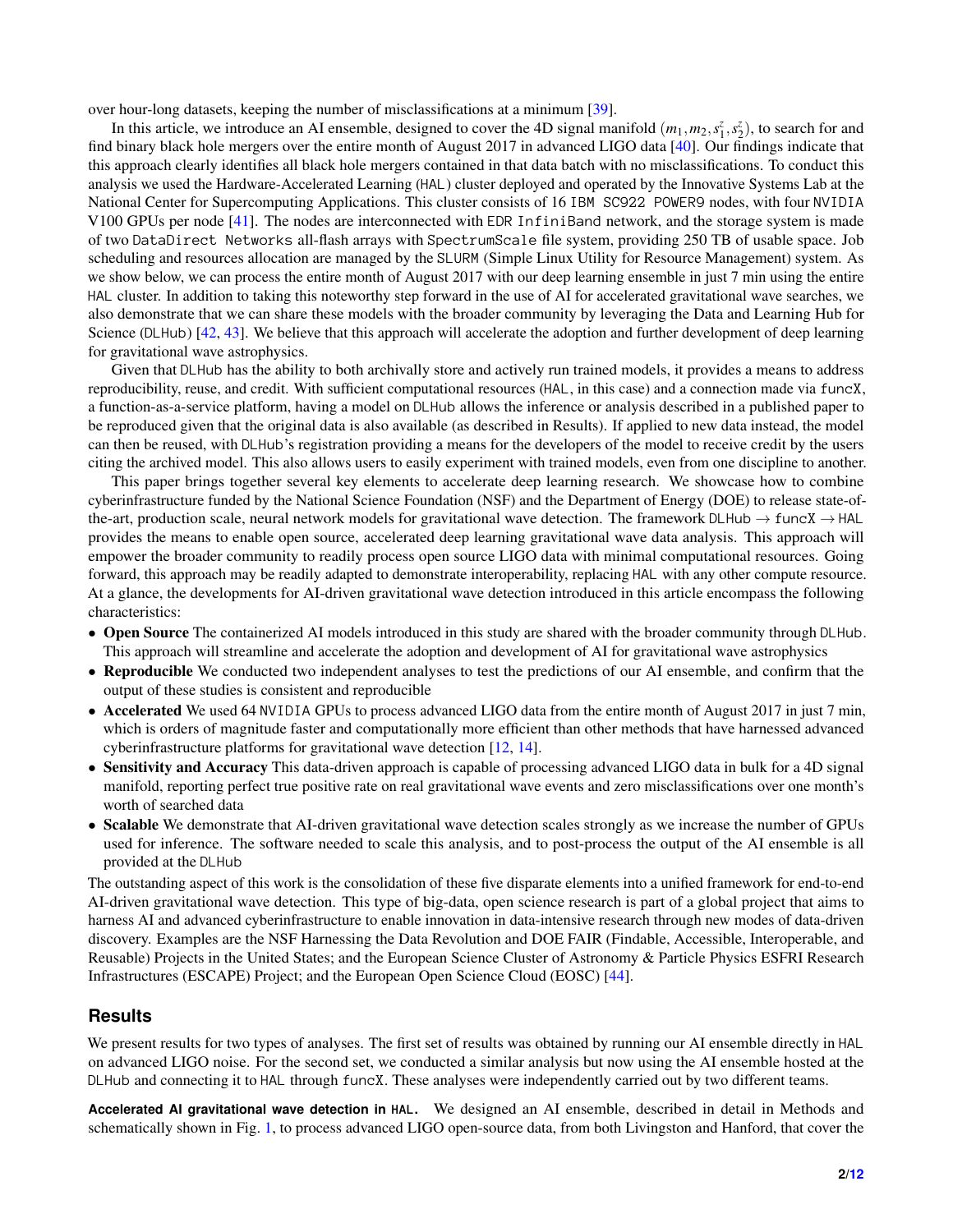entire month of August 2017. We chose this month because it contains several gravitational wave sources, and thus it provides a test bed to quantify the sensitivity of our AI models in identifying real events and to estimate the number of false positives over extended periods of time.

<span id="page-2-0"></span>

**Figure 1. Gravitational wave detection workflow with AI ensemble.** Hanford and Livingston gravitational wave data, depicted as blue and orange time-series data on the left, are fed into an AI ensemble of four neural network models. The response of the neural networks to advanced LIGO data is shown to the right of the boxes representing the models. At the post-processing stage, the outputs of the four neural networks are combined. If the outputs of all the models are consistent with the existence of a gravitational wave signal, then the post-processing algorithm indicates a positive detection. The bottom panel showcases a positive detection for the binary black hole merger GW170809.

The results we present below were obtained by directly running our AI ensemble in HAL. Fig. [2](#page-3-0) summarizes the speed and sensitivity of our approach. When we distributed the inference over all 64 NVIDIA V100 GPUs in HAL, we can complete the search over the entire month of August 2017, including post-processing of the noise triggers identified by each model in the ensemble, within just 7 min (Fig. 2a). Our AI ensemble identifies all four binary black hole mergers contained in this dataset (Fig. 2b). We follow up two of these gravitational wave sources in Fig. [3,](#page-4-0) which presents spectrograms (Fig. 3a, c) and the response of one of the AI models in the ensemble to these real events (Fig. 3b, d).

We quantified the performance of our AI ensemble for gravitational wave detection by computing the receiver operating characteristic (ROC) curve using a test set of 237,663 modeled waveforms, injected in advanced LIGO noise and that cover a broad signal-to-noise ratio (SNR) range. As described in detail in Methods, we post-process the output of our AI ensemble with the find peaks algorithm so that the width of the peak is within  $[0.5,2]$  seconds and the height is between 0 and 1. In Fig. [4](#page-5-0) we vary the height threshold between 0 and 1 while maintaining a minimum width of the peak to 0.5s. Our AI ensemble attains optimal performance in true positive rate as we increase the threshold from 0 to 0.9998, while the false positive rate increases from  $10^{-6}$  to  $10^{-3}$ . The AI approach achieves a high level of sensitivity and computational performance over long stretches of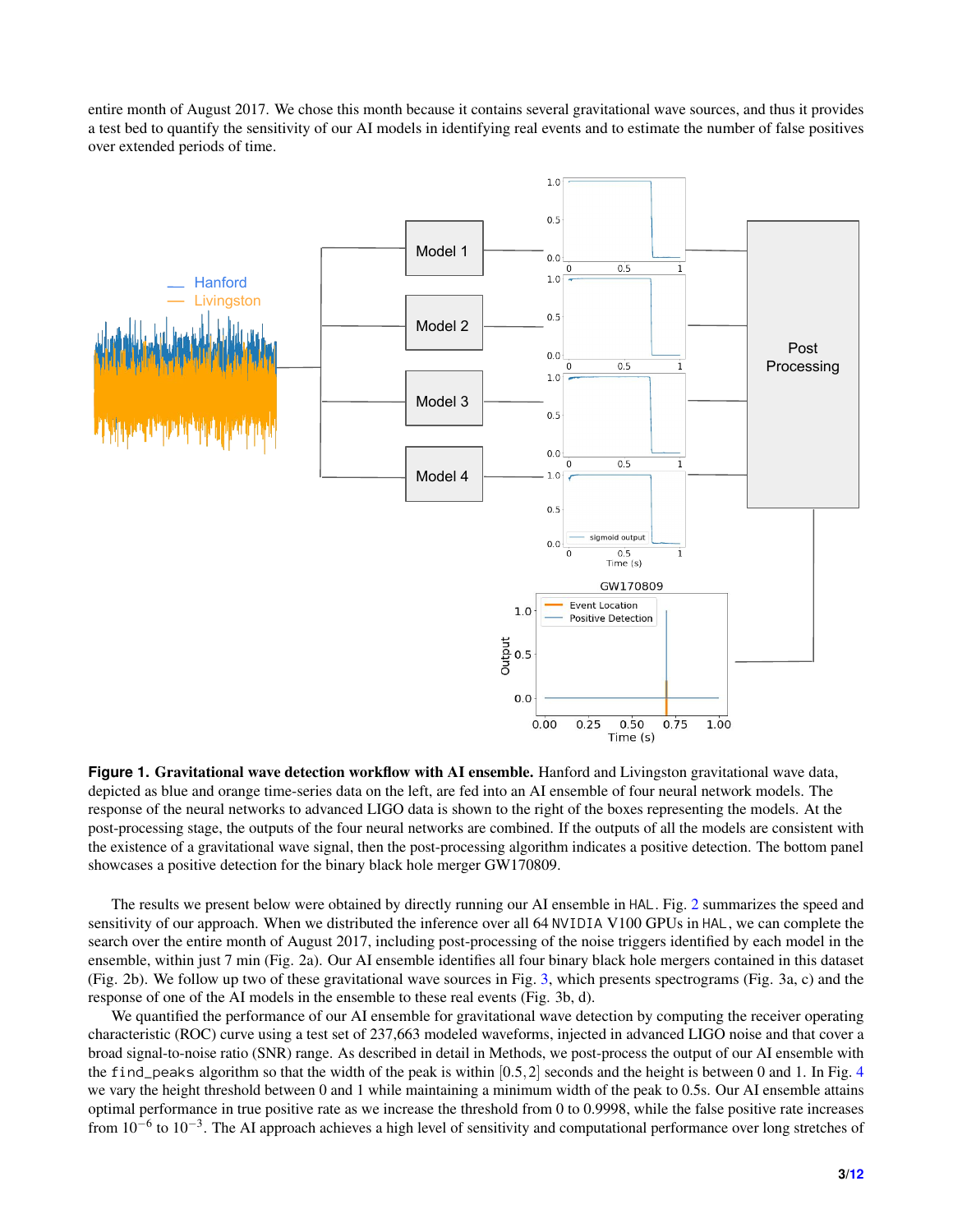<span id="page-3-0"></span>

**Figure 2. Speed, sensitivity and scalability of AI ensemble. a, The blue line indicates that we obtain near-perfect scaling as** we distribute our AI ensemble over the entire HAL cluster. The orange line shows that our AI ensemble may process Hanford and Livingston datasets that span August 2017 in about 25 minutes when each neural network in the ensemble is assigned four NVIDIA V100 GPUs. Assigning 16 V100 GPUs to each model in the ensemble reduces the gravitational wave search to just 7 min. b, The green segments indicate the times when both Hanford and Livingston detectors were collecting data. Grey lines show times when one or both detectors were down. The orange lines show the output of our AI ensemble, which coincides with the existence of real gravitational waves (indicated by red lines) of binary black hole mergers in August 2017.

real advanced LIGO data. This approach is also capable of an accelerated, reproducible, AI gravitational wave search at scale that covers the 4D signal manifold that describes quasi-circular, spinning, non-precessing binary black hole mergers.

**Connection of DLHub to HAL through funcX.** We exercise the AI ensemble through DLHub [\[43\]](#page-10-2) so that the models are widely available and our results reproducible. DLHub is a system that provides model repository and model serving facilities, in particular for machine-learning models with science applications. DLHub itself leverages funcX [\[45\]](#page-10-4), a function-as-a-service platform that enables high-performance remote function execution in a flexible, scalable, and distributed manner. A funcX endpoint is deployed to HAL and registered with the funcX service; an endpoint consists of a funcX agent, a manager and a worker, and abstracts the underlying computing resource. The endpoint dynamically provisions HAL nodes and deploys workers to perform inference requests. This computational infrastructure is schematically shown in Fig. [5.](#page-6-0)

DLHub packages the AI ensemble and the inference function as a *servable*, that is, it builds a container that includes the models and their dependencies and registers the inference function with the funcX registry. An inference run corresponds to a funcX function invocation, which triggers the dispatch of the task to the HAL funcX endpoint. On every such run (that is, per collection of data, not per sample) the funcX agent deployed to HAL allocates the task to multiple nodes and managers (one manager per node), each of which then forwards the task to a single worker, which finally distributes the task across the GPUs in a multiple instruction, single data fashion (that is, one model per GPU, with all models operating on the same data). The models then perform their individual forward passes and the workers aggregate their results. Note that distinct managers, and therefore workers on distinct nodes, operate on non-overlapping chunks of data. Fig. [6](#page-6-1) shows that scaling the inference analysis through the DLHub architecture is equivalent to directly running the analysis on the HAL cluster through distributed inference. In both instances, we succeeded at using the entire HAL cluster optimally.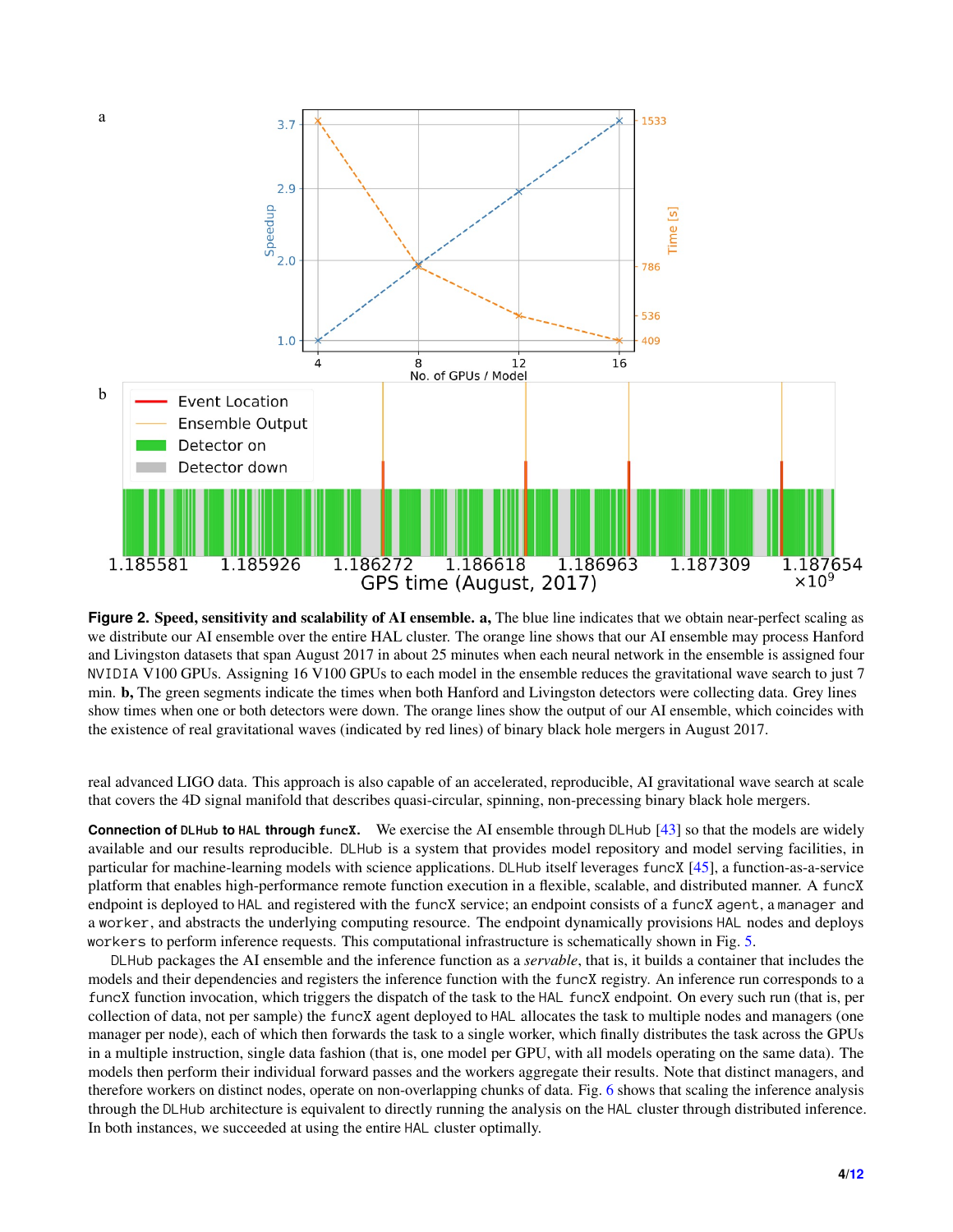<span id="page-4-0"></span>

**Figure 3. Spectrograms and neural network response to gravitational waves. a,c, L-channel spectrograms of** gravitational wave sources identified by our AI ensemble. **b,d,** The signals in **a** and **c** produce a corresponding sharp, distinctive response in our neural network models.

Using this computational infrastructure, we reproduced the results presented in the previous section. Not only that, we also found that the computational performance of the DLHub architecture provides the same throughput as running the AI ensemble directly in HAL.

Currently the system is set up only for post-processing of data, which provides the required framework for accelerated, off-line analyses. We are working to extend DLHub and funcX to support streaming data by using Globus [\[46\]](#page-10-5). This approach is laying the foundations for future scenarios in which advanced LIGO and other astronomical observatories broadcast real-time data to the broader community. Such an approach would enable researchers to carry out analyses with open-source data that are beyond the scope of scientific collaborations but essential to push the frontiers of multi-messenger astrophysics.

#### **Discussion**

Innovative AI applications in gravitational wave astrophysics have evolved from disruptive AI prototypes [\[17,](#page-8-10) [18\]](#page-8-11) into sophisticated, physics-inspired AI models that describe the signal manifold covered by traditional gravitational wave detection pipelines for binary black hole mergers [\[39\]](#page-9-3). These models have the same sensitivity as template matching algorithms and run orders of magnitude faster and at a fraction of the computational cost.

AI is now being used to accelerate the detection of binary black holes and binary neutron stars [\[28,](#page-9-5) [29,](#page-9-6) [36,](#page-9-7) [39\]](#page-9-3), and to forecast the merger binary neutron stars and neutron star-black hole systems [\[36,](#page-9-7) [37\]](#page-9-0). The current pace of progress makes it clear that the broader community will continue to advance the development of AI to realize the science goals of multi-messenger astrophysics.

Mirroring the successful approach of corporations leading AI innovation, we are releasing our AI models to enable the broader community to use and perfect them. This approach is also helpful to address healthy and constructive skepticism from researchers who do not feel at ease using AI. This article also demonstrates how complementary communities can work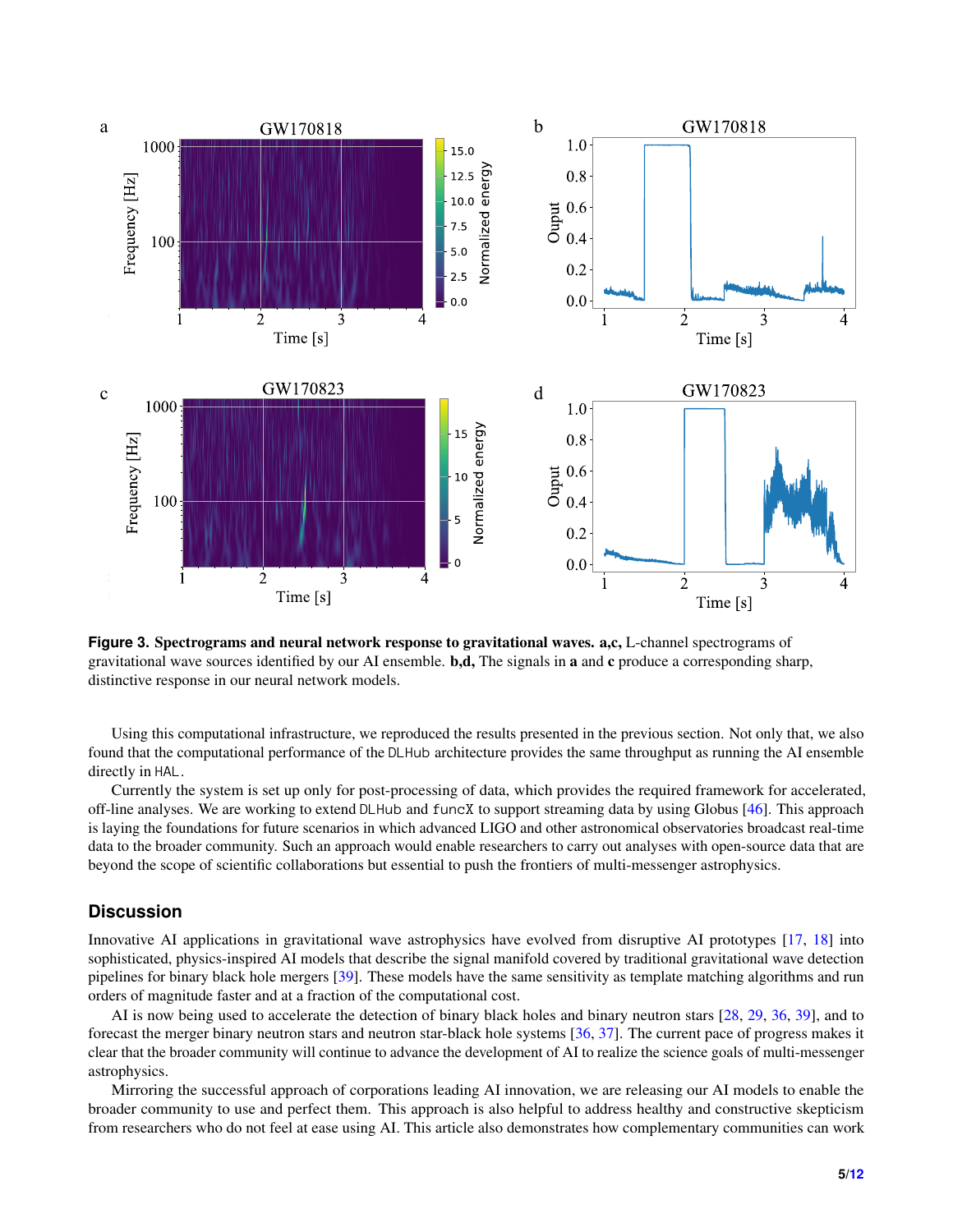<span id="page-5-0"></span>

**Figure 4. Receiver operating characteristic curve of AI ensemble.** The lines show the ROC curves for a test set that contain 237,663 modeled binary black hole waveforms injected in advanced LIGO noise throughout August 2017 and that covers a broad SNR range. The true positive rate is shown against the false positive rate as estimated from the output of our ensemble of four AI models. For reference, we indicate the performance of a "perfect classifier" in the top-left corner, i.e., 100% sensitivity with no false positives. The red dashed line describes the performance of an untrained model that produces random guesses. The grey dotted lines indicate the region of the inset.

together to harness DOE- and NSF-funded cyberinfrastructure to enable accelerated, reproducible, AI-driven, compute-intensive analyses in record time. This approach will facilitate a plethora of new studies since DLHub and funcX are discipline-agnostic and hardware-agnostic.

## **Methods**

Data. Datasets used to train, validate and test our AI ensemble are open source and readily accessible as described below.

Modeled Waveforms We used the open source PyCBC library [\[47\]](#page-10-6) to produce modeled waveforms with the approximant SEOB-NRv3 [\[48\]](#page-10-7). The training dataset consists of 1,136,415 modeled waveforms, sampled at 4096 Hz, that cover a parameter space of binary black hole mergers with total masses  $M \in [5M_{\odot}, 100M_{\odot}]$ , mass ratios  $q \leq 5$ , and individual spins  $s^z_{\{1,2\}} \in [-0.8, 0.8]$ .

Advanced LIGO gravitational wave data. The modeled waveforms are whitened and linearly mixed with advanced LIGO noise obtained from the Gravitational Wave Open Science Center [\[40\]](#page-9-4). Specifically, we use the three noise data segments, each 4096 s long, starting at GPS times 1186725888, 1187151872, and 1187569664. None of these segments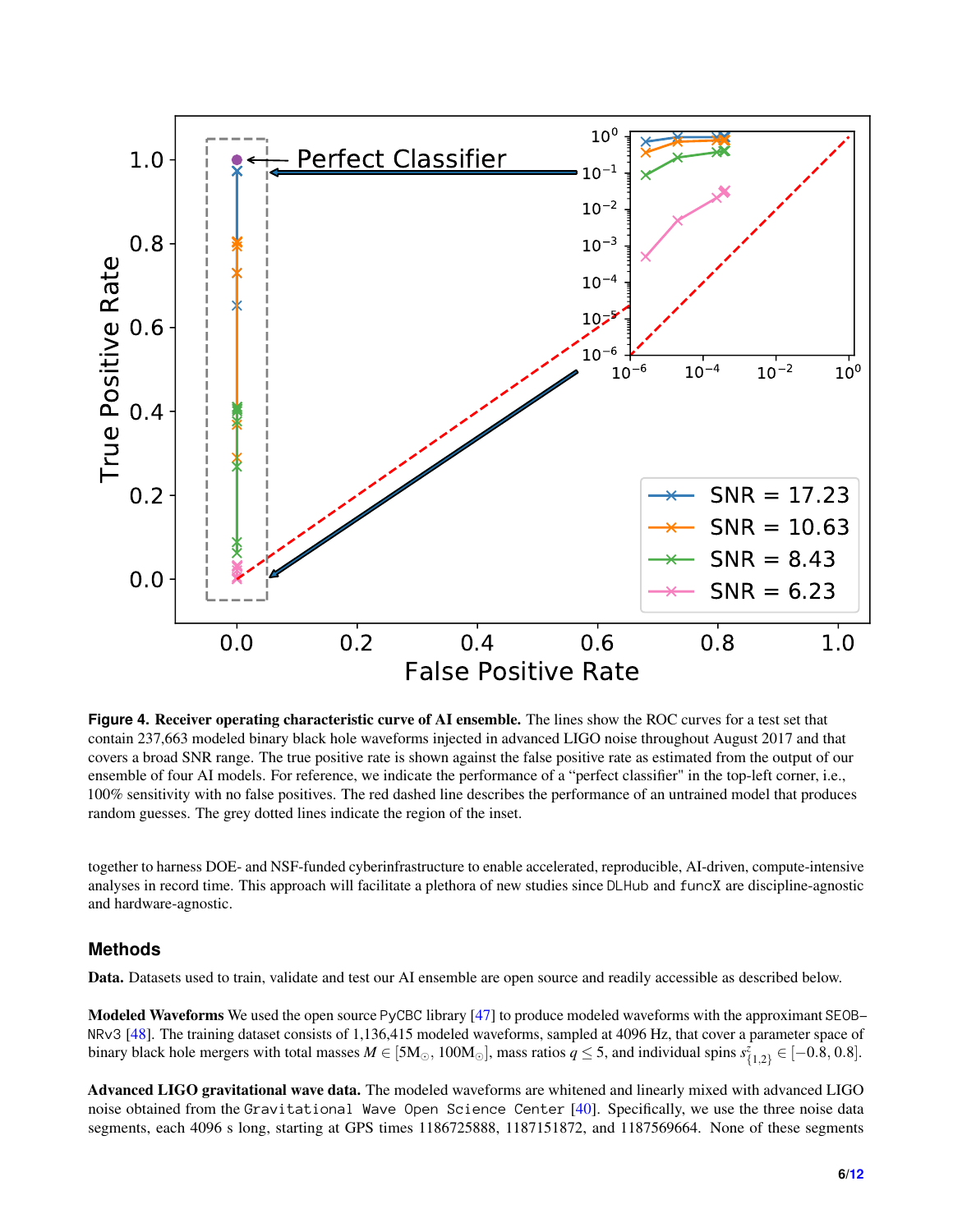<span id="page-6-0"></span>

**Figure 5. DLHub** architecture. Schematic representation of the cyberinfrastructure resources used to conduct accelerated and reproducible gravitational wave detection on open-source advanced LIGO data. This architecture provides a command line interface (CLI), a Python software development kit (SDK) and a representational state transfer (REST) application programming interface to publish, manage and invoke AI models. The management service coordinates the execution of tasks on remote resources using a ZeroMQ (0MQ) queue, which sends tasks to registered task managers for execution. This messaging model ensures that tasks are received and executed. DLHub supports both synchronous and asynchronous task execution.

<span id="page-6-1"></span>

**Figure 6.** Throughput of the **DLHub+HAL** architecture. An AI ensemble of four neural networks, hosted at the DLHub, processes advanced LIGO data from an entire month (August 2017) in 7 min using the entire HAL cluster that has 64 NVIDIA V100 GPUs evenly distributed over 16 nodes.

include known gravitational wave detections. These data are used to compute noise power spectral density estimates with open-source code available at the Gravitational Wave Open Science Center. These power spectral densities are then used to whiten both the strain data and the modeled waveforms. Thereafter, the whitened strain data and the whitened modeled waveforms are linearly combined, and a broad range of SNRs are covered to encode scale invariance in the neural network. We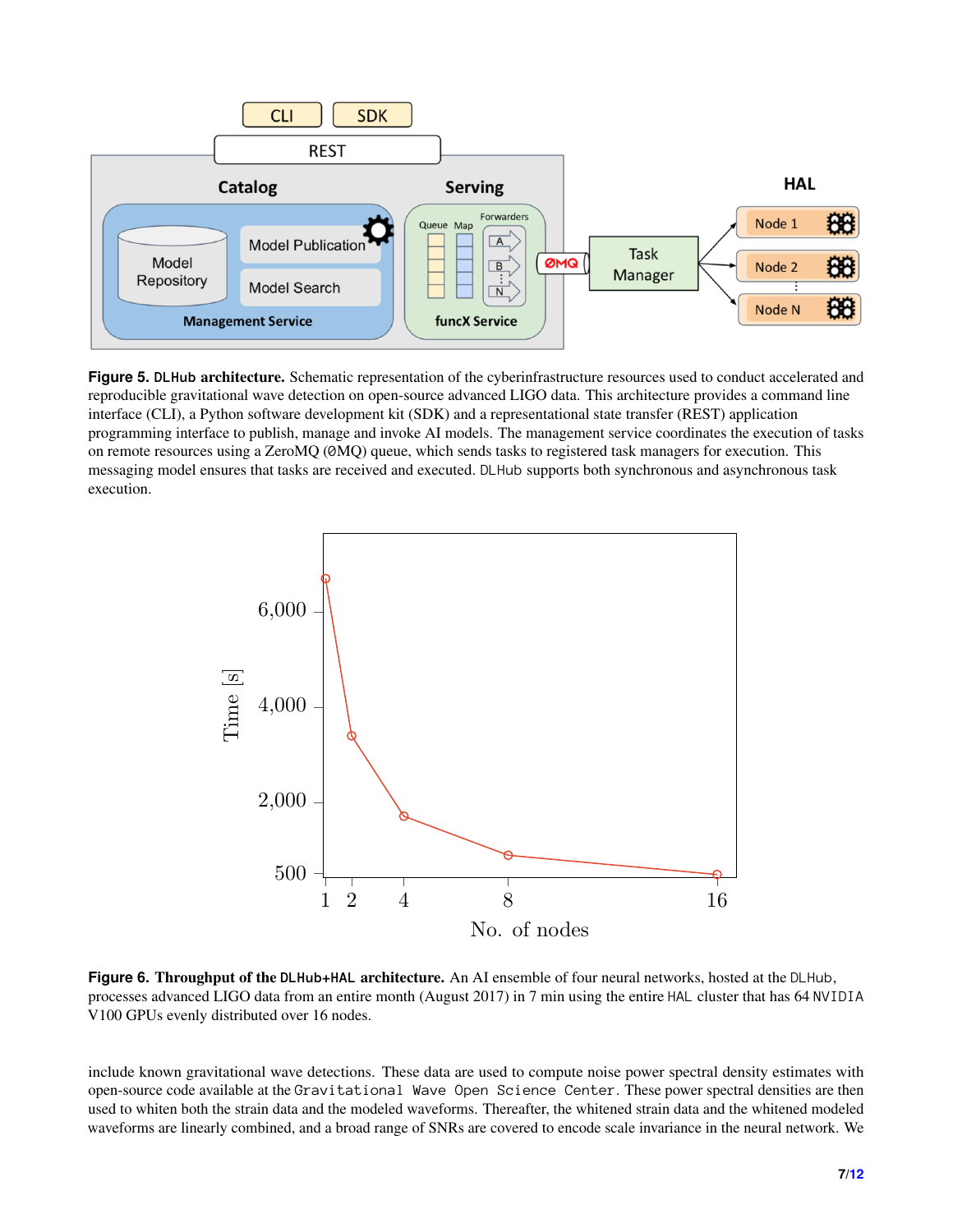then normalize the standard deviation of training data that contain both signals and noise to one. The ground-truth labels for training are encoded such that each time step after the merger is classified as noise, and all preceding time-steps in the 1 second window are classified as waveform strain. Hence, the transition in classification from waveform to noise identifies the location of the merger.

Code. Our AI ensemble and the post-processing software used to search for and find gravitational waves are available at the DLHub [\[49\]](#page-10-8). Each model in our AI ensemble consists of two independent modified WaveNets [\[50\]](#page-10-9) processing Livingston and Hanford strain data sampled at 4,096Hz. The two outputs are then concatenated and jointly fed into a final set of two convolutional layers which output a classification (noise or waveform) probability for each time step. At test time on advanced LIGO strain data, we employ a post-processing function to precisely locate such transitions in the model's output. Specifically, we use a 1 second window on the strain data, with a step size of 0.5 seconds, and use off-the-shelf peak detection algorithm find\_peaks, provided by SciPy, on the models probability output. In the find\_peaks algorithm, we specify the thresholds so that only peaks with a width in the 0.5 s–2 s range are selected. As the time step for the sliding window is 0.5 s, we merge any repeated detections, that is, peaks within 0.5 s of each other are counted as repeated detection. Once we have the predicted locations of the peaks or mergers from each of the four (randomly initialized and trained) models in the ensemble, we combine them in one final post-processing step so that all peaks that are within 1/128 s of each other are flagged as detection of true gravitational wave events, while the rest are discarded as random false alarms.

Statistics. Using the aforementioned methodology, we have quantified the performance of our AI ensemble for classification (gravitational wave detection) by computing the ROC curve. For this calculation we used a test set that consists of 237,663 modeled waveforms that cover a broad SNR range. Note that we are able to reduce misclassifications by combining two methodologies. First, the use of four AI models in tandem enables us to discard noise anomalies that are flagged by only some of the models. For instance, we found in ref. [\[39\]](#page-9-3) that using two AI models still led to the misclassification of two loud noise anomalies as true gravitational wave signals. However, we have found that using four AI models removes these misclassifications, as some of the models in the ensemble did not flag these glitches as potential gravitational wave events. Second, we can calibrate the performance of the AI ensemble during training using long data segments. As mentioned above, in the post-processing stage we set the threshold of the find\_peaks algorithm so that the width of the peak is within the 0.5 s–2 s range and the height is between 0 and 1. To compute the ROC curve, we vary the height threshold between 0 and 1 while maintaining a minimum peak width of 0.5 s. With this approach, our AI ensemble attains optimal performance in true positive rate as we increase the threshold from 0 to 0.9998 while the false positive rate increases from  $10^{-6}$  to  $10^{-3}$ .

We notice that although our AI ensemble reduces significantly the number of misclassifications when processing advanced LIGO data in bulk, our methodology has room for improvement. For instance, our AI ensemble is close but not identical to an optimal classifier, which we have marked in the top left corner of Fig. [4.](#page-5-0) Our vision to continue to improve the performance of AI models for gravitational wave detection includes the development of physics-inspired architectures and optimization schemes to enhance the sensitivity of AI ensembles; the incorporation of rapid regression algorithms that provide internal consistency checks on the nature of noise triggers, for example, independent estimation of the total mass of a potential binary system and the associated frequency at merger; and the inclusion of include open-source GravitySpy [\[22\]](#page-9-8) glitches during the training stage to boost the ability of AI models to tell apart real signals from noise anomalies and more confidently identify real events. We sincerely hope that the methodology introduced in this article is used, improved, and extended by a broad set of users. Such an approach will lead to the development of increasingly better and more robust AI tools for data-driven discovery.

#### **Data Availability**

Advanced LIGO data used in this manuscript is open-source and readily available at the Gravitational Wave Open Science Center [\[40\]](#page-9-4). Modeled waveforms used to train, validate and test our AI models were produced using the open-source PyCBC library [\[47\]](#page-10-6). The waveform family used was SEOBNRv3 [\[48\]](#page-10-7). The datasets generated and/or analysed during the current study are available from the corresponding author upon reasonable request.

## **Code Availability**

All the required software to reproduce our results, encompassing AI models and post-processing scripts, are open source and readily available at the DLHub and may be found at [\[49\]](#page-10-8). Software to produce waveforms at scale in high-performance computing platforms with PyCBC may be provided upon request.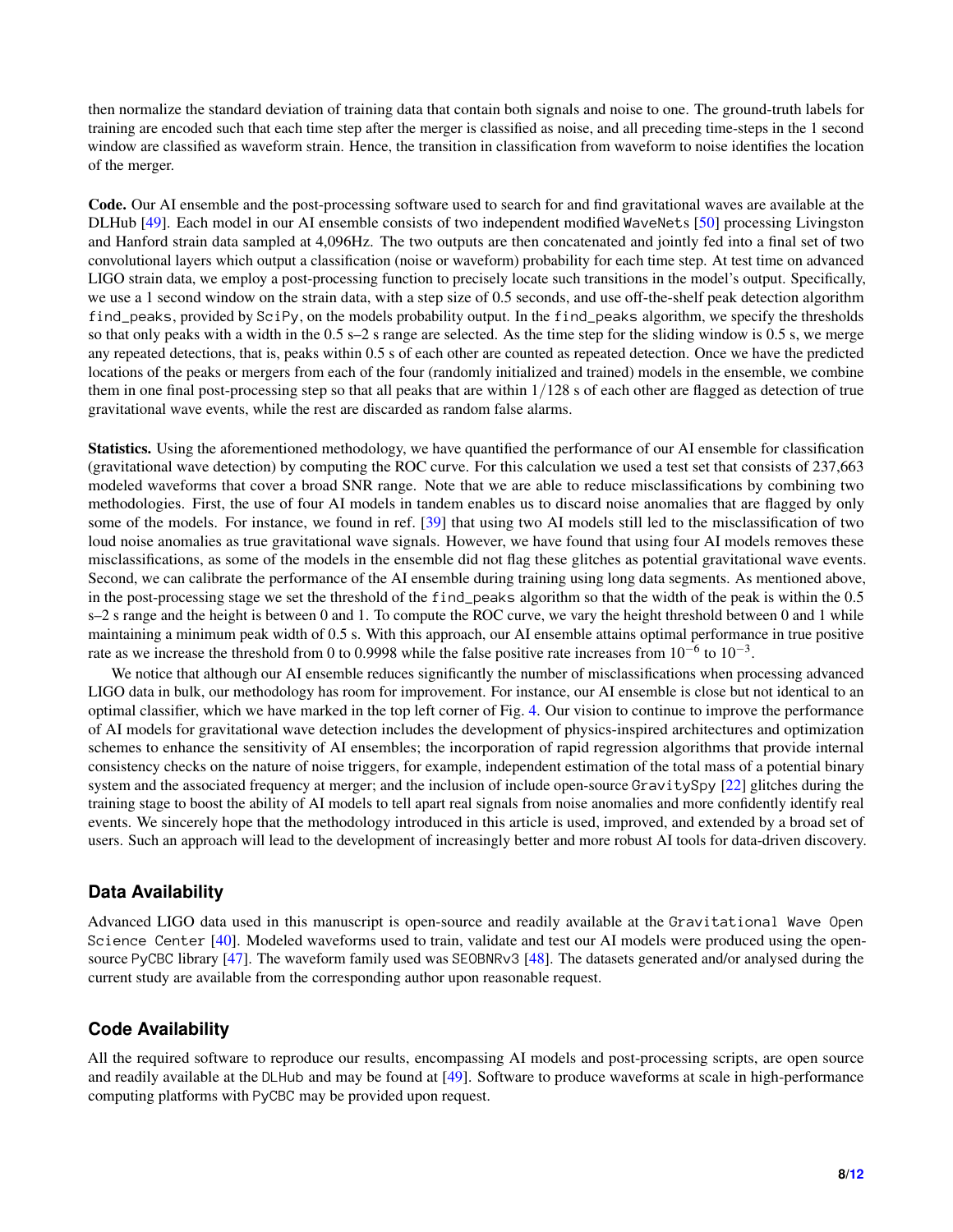#### **References**

- <span id="page-8-0"></span>1. Abbott, B. P. *et al.* Observation of gravitational waves from a binary black hole merger. *Phys. Rev. Lett.* 116, 061102, <10.1103/PhysRevLett.116.061102> (2016).
- <span id="page-8-1"></span>2. Abbott, B. P. *et al.* GWTC-1: A gravitational-wave transient catalog of compact binary mergers observed by LIGO and Virgo during the first and second observing runs. *Phys. Rev. X* 9, 031040, <10.1103/PhysRevX.9.031040> (2019).
- <span id="page-8-2"></span>3. Abbott, R. *et al.* GWTC-2: Compact Binary Coalescences Observed by LIGO and Virgo during the First Half of the Third Observing Run. *Phys. Rev. X* 11, 021053, <10.1103/PhysRevX.11.021053> (2021).
- <span id="page-8-3"></span>4. Abbott, R. *et al.* Population Properties of Compact Objects from the Second LIGO-Virgo Gravitational-Wave Transient Catalog. *Astrophys. J. Lett.* 913, L7, <10.3847/2041-8213/abe949> (2021).
- <span id="page-8-4"></span>5. Soares-Santos, M. *et al.* First measurement of the Hubble constant from a dark standard siren using the dark energy survey galaxies and the LIGO/Virgo binary–black-hole merger GW170814. *Astrophys. J. Lett.* 876, L7, <10.3847/2041-8213/ab14f1> (2019).
- 6. Abbott, B. P. *et al.* A gravitational-wave standard siren measurement of the Hubble constant. *Nature* 551, 85–88, <10.3847/2041-8213/aa8fc7> (2017).
- 7. Schutz, B. F. Determining the Hubble constant from gravitational wave observations. *Nature* 323, 310–311, [10.1038/](10.1038/323310a0) [323310a0](10.1038/323310a0) (1986).
- 8. Berti, E., Yagi, K. & Yunes, N. Extreme gravity tests with gravitational waves from compact binary coalescences: (I) inspiral-merger. *Gen. Relativ. Gravit.* 50, 46, <10.1007/s10714-018-2362-8> (2018).
- 9. Abbott, B. *et al.* Tests of general relativity with the binary black hole signals from the LIGO-Virgo Catalog GWTC-1. *Phys. Rev. D* 100, 104036, <10.1103/PhysRevD.100.104036> (2019).
- 10. Radice, D. *et al.* Dynamical mass ejection from binary neutron star mergers. *Mon. Notices Royal Astron. Soc.* 460, 3255–3271, <10.1093/mnras/stw1227> (2016).
- <span id="page-8-5"></span>11. Metzger, B. D. Kilonovae. *Living Rev. Rel.* 23, 1, <10.1007/s41114-019-0024-0> (2020).
- <span id="page-8-6"></span>12. Huerta, E. A. *et al.* BOSS-LDG: A Novel Computational Framework that Brings Together Blue Waters, Open Science Grid, Shifter and the LIGO Data Grid to accelerate gravitational wave discovery. In *13th International Conference on e-Science*, 335–344, <10.1109/eScience.2017.47> (2017).
- 13. Huerta, E. A., Haas, R., Jha, S., Neubauer, M. & Katz, D. S. Supporting High-Performance and High-Throughput Computing for Experimental Science. *Comput. Softw. Big Sci.* 3, 5, <10.1007/s41781-019-0022-7> (2019).
- <span id="page-8-7"></span>14. Weitzel, D. *et al.* Data Access for LIGO on the OSG. In *PEARC 2017 on Sustainability, Success and Impact*, PEARC17, <10.1145/3093338.3093363> (Association for Computing Machinery, New York, NY, USA, 2017).
- <span id="page-8-8"></span>15. Asch, M. *et al.* Big data and extreme-scale computing: Pathways to convergence-toward a shaping strategy for a future software and data ecosystem for scientific inquiry. *The Int. J. High Perform. Comput. Appl.* 32, 435–479, [10.1177/](10.1177/1094342018778123) [1094342018778123](10.1177/1094342018778123) (2018).
- <span id="page-8-9"></span>16. Huerta, E. A. *et al.* Enabling real-time multi-messenger astrophysics discoveries with deep learning. *Nat. Rev. Phys.* 1, 600–608, <10.1038/s42254-019-0097-4> (2019).
- <span id="page-8-10"></span>17. George, D. & Huerta, E. A. Deep neural networks to enable real-time multimessenger astrophysics. *Phys. Rev. D* 97, 044039, <10.1103/PhysRevD.97.044039> (2018).
- <span id="page-8-11"></span>18. George, D. & Huerta, E. Deep learning for real-time gravitational wave detection and parameter estimation: Results with advanced ligo data. *Phys. Lett. B* 778, 64 – 70, <https://doi.org/10.1016/j.physletb.2017.12.053> (2018).
- <span id="page-8-12"></span>19. Gabbard, H., Williams, M., Hayes, F. & Messenger, C. Matching Matched Filtering with Deep Networks for Gravitational-Wave Astronomy. *Phys. Rev. Lett.* 120, 141103, <10.1103/PhysRevLett.120.141103> (2018).
- 20. Lin, Y.-C. & Wu, J.-H. P. Detection of gravitational waves using Bayesian neural networks. *Phys. Rev. D* 103, 063034, <10.1103/PhysRevD.103.063034> (2021).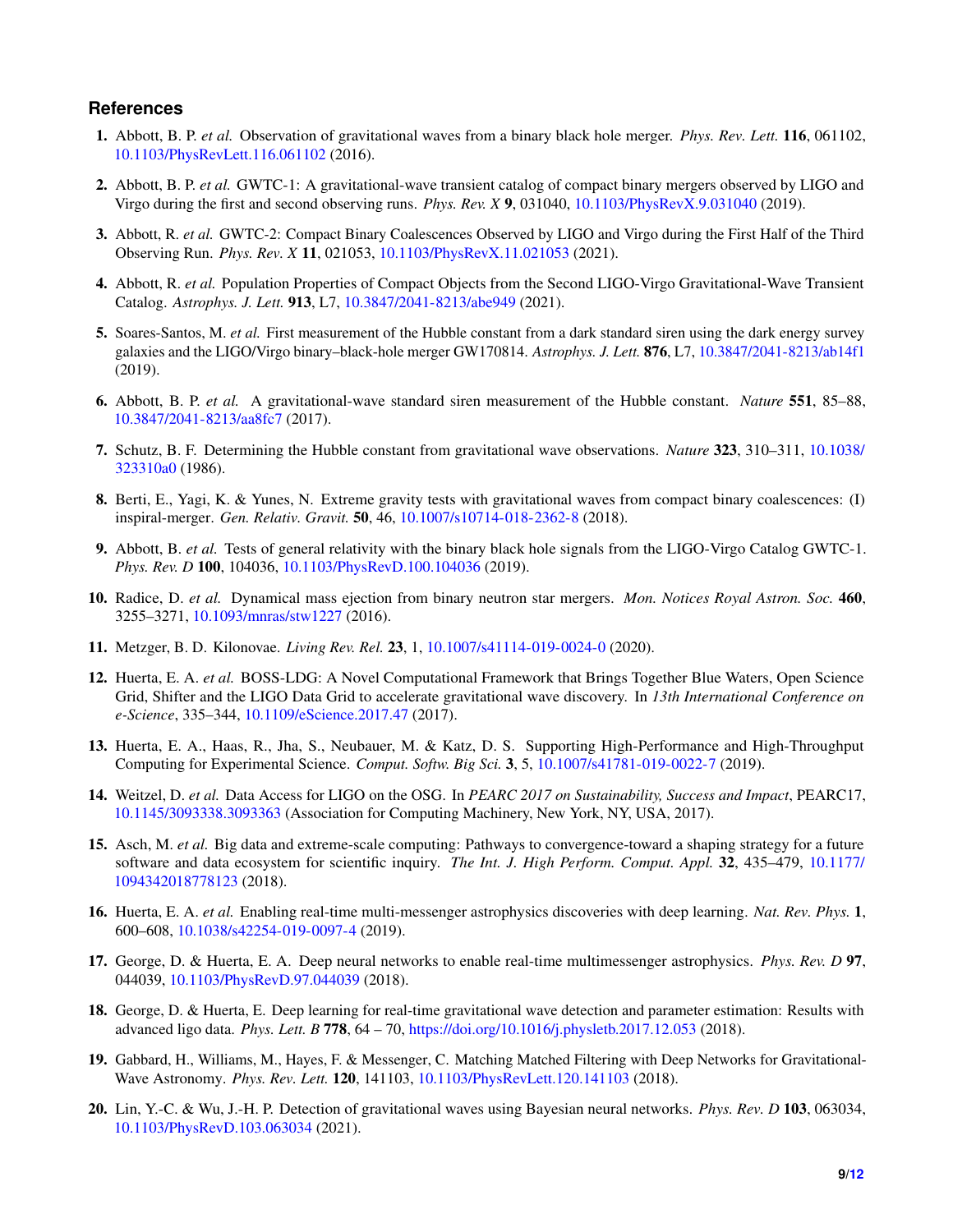- 21. Wang, H., Wu, S., Cao, Z., Liu, X. & Zhu, J.-Y. Gravitational-wave signal recognition of LIGO data by deep learning. *Phys. Rev. D* 101, 104003, <10.1103/PhysRevD.101.104003> (2020).
- <span id="page-9-8"></span>22. Zevin, M. *et al.* Gravity Spy: integrating advanced LIGO detector characterization, machine learning, and citizen science. *Class. Quantum Gravity* 34, 064003, <10.1088/1361-6382/aa5cea> (2017).
- 23. Torres-Forné, A., Cuoco, E., Font, J. A. & Marquina, A. Application of dictionary learning to denoise LIGO's blip noise transients. *Phys. Rev. D* 102, 023011, <10.1103/PhysRevD.102.023011> (2020).
- 24. Nakano, H. *et al.* Comparison of various methods to extract ringdown frequency from gravitational wave data. *Phys. Rev. D* 99, 124032, <10.1103/PhysRevD.99.124032> (2019).
- 25. Fan, X., Li, J., Li, X., Zhong, Y. & Cao, J. Applying deep neural networks to the detection and space parameter estimation of compact binary coalescence with a network of gravitational wave detectors. *Sci. China Phys. Mech. Astron.* 62, 969512, <10.1007/s11433-018-9321-7> (2019).
- 26. Deighan, D. S., Field, S. E., Capano, C. D. & Khanna, G. Genetic-algorithm-optimized neural networks for gravitational wave classification. *Neural Comput. Appl.* <10.1007/s00521-021-06024-4> (2020).
- 27. Miller, A. L. *et al.* How effective is machine learning to detect long transient gravitational waves from neutron stars in a real search? *Phys. Rev. D* 100, 062005, <10.1103/PhysRevD.100.062005> (2019).
- <span id="page-9-5"></span>28. Krastev, P. G. Real-time detection of gravitational waves from binary neutron stars using artificial neural networks. *Phys. Lett. B* 803, 135330, <10.1016/j.physletb.2020.135330> (2020).
- <span id="page-9-6"></span>29. Schäfer, M. B., Ohme, F. & Nitz, A. H. Detection of gravitational-wave signals from binary neutron star mergers using machine learning. *Phys. Rev. D* 102, 063015, <10.1103/PhysRevD.102.063015> (2020).
- <span id="page-9-2"></span>30. Khan, A., Huerta, E. & Das, A. Physics-inspired deep learning to characterize the signal manifold of quasi-circular, spinning, non-precessing binary black hole mergers. *Phys. Lett. B* 808, 0370–2693, <10.1016/j.physletb.2020.135628> (2020).
- 31. Dreissigacker, C., Sharma, R., Messenger, C., Zhao, R. & Prix, R. Deep-learning continuous gravitational waves. *Phys. Rev. D* 100, 044009, <10.1103/PhysRevD.100.044009> (2019).
- 32. Beheshtipour, B. & Papa, M. A. Deep learning for clustering of continuous gravitational wave candidates. *Phys. Rev. D* 101, 064009, <10.1103/PhysRevD.101.064009> (2020).
- 33. Skliris, V., Norman, M. R. K. & Sutton, P. J. Real-time detection of unmodeled gravitational-wave transients using convolutional neural networks. *arXiv e-prints* arXiv:2009.14611 (2020).
- 34. Khan, S. & Green, R. Gravitational-wave surrogate models powered by artificial neural networks. *Phys. Rev. D* 103, 064015, <10.1103/PhysRevD.103.064015> (2021).
- 35. Chua, A. J. K., Galley, C. R. & Vallisneri, M. Reduced-order modeling with artificial neurons for gravitational-wave inference. *Phys. Rev. Lett.* 122, 211101, <10.1103/PhysRevLett.122.211101> (2019).
- <span id="page-9-7"></span>36. Wei, W. & Huerta, E. A. Deep learning for gravitational wave forecasting of neutron star mergers. *Phys. Lett. B* 816, 136185, <10.1016/j.physletb.2021.136185> (2021).
- <span id="page-9-0"></span>37. Wei, W. *et al.* Deep Learning with Quantized Neural Networks for Gravitational Wave Forecasting of Eccentric Compact Binary Coalescence. *arXiv e-prints* arXiv:2012.03963 (2020).
- <span id="page-9-1"></span>38. Cuoco, E. *et al.* Enhancing Gravitational-Wave Science with Machine Learning. *Mach. Learn. Sci. Tech.* 2, 011002, <10.1088/2632-2153/abb93a> (2021).
- <span id="page-9-3"></span>39. Wei, W., Khan, A., Huerta, E. A., Huang, X. & Tian, M. Deep learning ensemble for real-time gravitational wave detection of spinning binary black hole mergers. *Phys. Lett. B* 812, 136029, <10.1016/j.physletb.2020.136029> (2021).
- <span id="page-9-4"></span>40. Vallisneri, M., Kanner, J., Williams, R., Weinstein, A. & Stephens, B. The LIGO Open Science Center. *J. Phys. Conf. Ser.* 610, 012021, <10.1088/1742-6596/610/1/012021> (2015).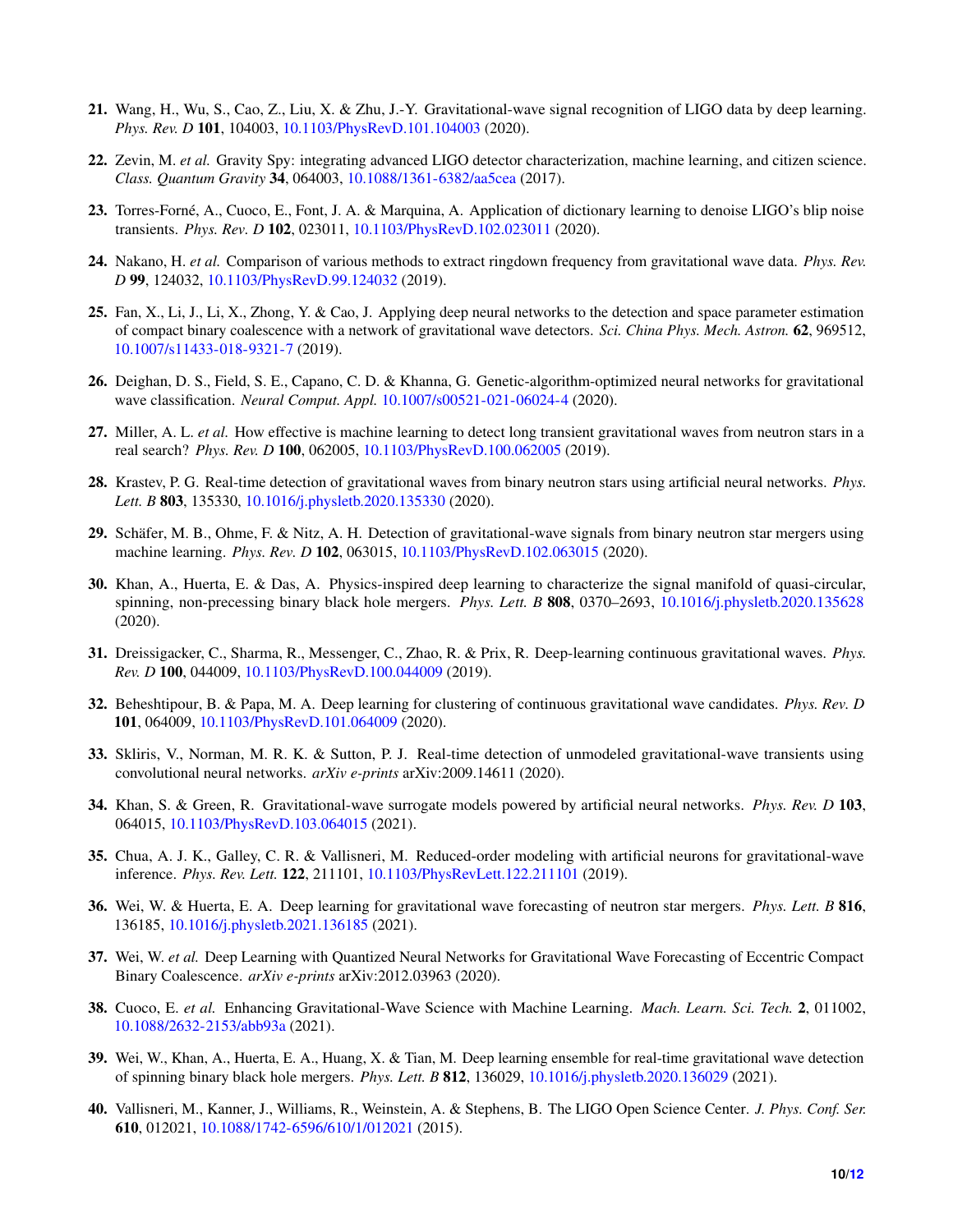- <span id="page-10-0"></span>41. Kindratenko, V. *et al.* HAL: Computer system for scalable deep learning. In *Practice and Experience in Advanced Research Computing*, PEARC '20, 41–48, <10.1145/3311790.3396649> (Association for Computing Machinery, New York, NY, USA, 2020).
- <span id="page-10-1"></span>42. Li, Z. *et al.* DLHub: Simplifying publication, discovery, and use of machine learning models in science. *J. Parallel Distributed Comput.* 147, 64–76 (2020).
- <span id="page-10-2"></span>43. Chard, R. *et al.* DLHub: Model and data serving for science. In *IEEE International Parallel and Distributed Processing Symposium*, 283–292, <10.1109/IPDPS.2019.00038> (2019).
- <span id="page-10-3"></span>44. Allen, M. G. et al. The European Science Cluster of Astronomy & Particle Physics ESFRI Research Infrastructures (ESCAPE) Project – addressing Open Science challenges. *arXiv e-prints* arXiv:2012.11534 (2020). [https://projectescape.]( https://projectescape.eu/) [eu/.]( https://projectescape.eu/)
- <span id="page-10-4"></span>45. Chard, R. *et al.* FuncX: A federated function serving fabric for science. In *29th International Symposium on High-Performance Parallel and Distributed Computing*, HPDC '20, 65–76, <10.1145/3369583.3392683> (Association for Computing Machinery, New York, NY, USA, 2020).
- <span id="page-10-5"></span>46. Chard, K., Tuecke, S. & Foster, I. Efficient and secure transfer, synchronization, and sharing of big data. *IEEE Cloud Comput.* 1, 46–55, <10.1109/MCC.2014.52> (2014).
- <span id="page-10-6"></span>47. Nitz, A. H. *et al.* PyCBC. Free and open software to study gravitational waves, <10.5281/zenodo.4556907> (2021).
- <span id="page-10-7"></span>48. Pan, Y. *et al.* Inspiral-merger-ringdown waveforms of spinning, precessing black-hole binaries in the effective-one-body formalism. *Phys. Rev. D* 89, 084006, <10.1103/PhysRevD.89.084006> (2014).
- <span id="page-10-8"></span>49. Huerta, E. A., Khan, A., Huang, X., Tian, M., Levental, M., Chard, R., Wei, W., Heflin, M., Katz, D. S., Kindratenko, V., Mu, D., Blaiszik, B., and Foster, I. AI-driven Gravitational Wave Detection (2021). [https://doi.org/10.26311/ZWFW-3N68.](https://doi.org/10.26311/ZWFW-3N68)
- <span id="page-10-9"></span>50. van den Oord, A. *et al.* WaveNet: A Generative Model for Raw Audio. In *9th ISCA Speech Synthesis Workshop*, 125–125 (2016).

## **Acknowledgements**

We gratefully acknowledge National Science Foundation (NSF) awards OAC-1931561 and OAC-1934757 (E.A.H.), OAC-1931306 (B.B.) and OAC-2004894 (I.F.). E.A.H. gratefully acknowledges the Innovative and Novel Computational Impact on Theory and Experiment project 'Multi-Messenger Astrophysics at Extreme Scale in Summit'. This research used resources of the Oak Ridge Leadership Computing Facility, which is a DOE Office of Science User Facility supported under contract no. DE-AC05-00OR22725. This work utilized resources supported by the NSF's Major Research Instrumentation program, the HAL cluster (grant no. OAC-1725729), as well as the University of Illinois at Urbana-Champaign. DLHub is based upon work initially supported by Laboratory Directed Research and Development funding from Argonne National Laboratory, provided by the Director, Office of Science, of the DOE under contract no. DE-AC02-06CH11357. We thank NVIDIA for their continued support.

## **Author Contributions**

E.A.H. led this work and coordinated the writing of this manuscript. A.K. developed and trained the AI ensemble, as well as the software to scale this analysis over the entire HAL cluster, and to post-process the output of the AI ensemble to estimate sensitivity and error analysis. X.H., M.T., M.H. and W.W. prepared the datasets and software used for training, testing and inference and conducted an independent inference study to ascertain the reproducibility of our AI ensemble. D.M. and V.K. optimized the HAL cluster—both at the hardware and software level—to maximize its throughput for AI training and inference at scale. B.B., I.F., and D.K. informed and guided the construction of the DLHub  $\rightarrow$  funcX  $\rightarrow$  HAL workflow. M.L. and R.C. ran an independent AI analysis using the aforementioned workflow to establish the reproducibility and scalability of the results presented in this article. All authors contributed to developing the ideas, and writing and reviewing this manuscript.

## **Competing Interests**

The authors declare no competing interests.